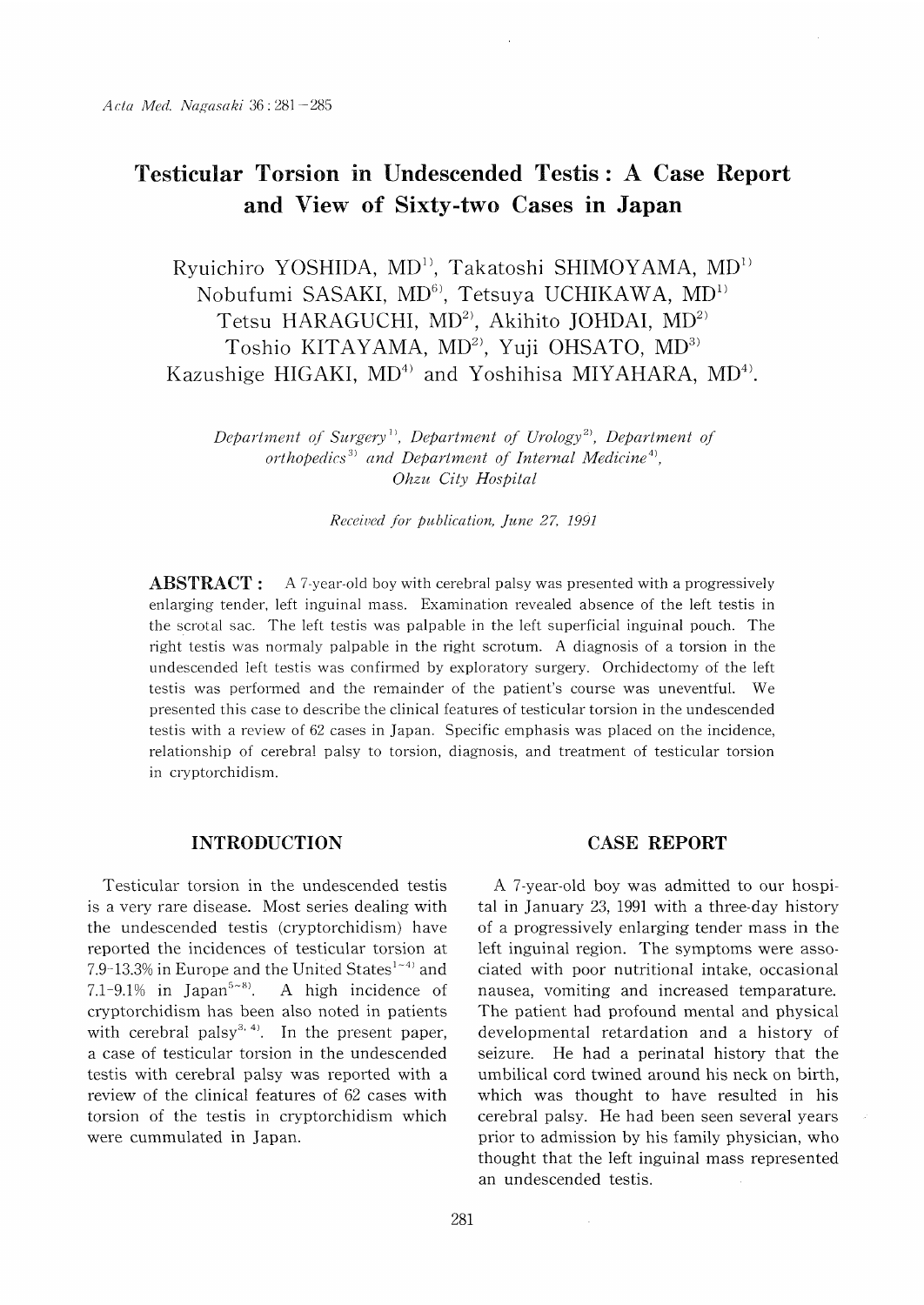

Fig. 1. Ultrasonography



Fig. 2. Resective specimen

On physical examination the patient was a thin, poorly developed boy who appeared to be appromixately 4 years old and weighed 17.5kg. He reacted to painful stimuli, but his vocalizations were unintelligible. Vital signs were as follows : blood pressure, 100/60 mmHg ; pulse, 98/min ; respirations, 22/min ; and temperature, 37.5 C.

Significant findings aside from the patient's mental retardation included the following: a soft, nontender abdomen with active bowel sounds and no masses or hepatosplenomegaly ; spastic quadriplegia with flexion contractures of all four extremities without hip dislocations but with adduction contractures and scissoring of the legs ; and a tender mass measuring approximately 2cm in diameter in the left inguinal region. The right testis was normaly palpable in the right scrotum.

White blood cell count was 16,100 and the remaining laboratory data (red blood cell count, electrolytes, BUN, blood glucose, urinalysis) were within normal limits. Ultrasonography on the left inguinal mass showed a hypoechoic mass with some strong central echogenicity, which suggested the torsion of the undescended testis (Fig. 1).

The operation was performed on January 28, 1991. Exploration of the left groin revealed a 180 counter-clockwise intravaginal torsion of an undescended testis in the left inguinal pouch. The testis was found to be necrotic and an orchidectomy was performed (Fig. 2). During anesthesia it was noted that the right testis descended into the scrotal sac. Histologic examination confirmed that the mass was a necrotic torsioned testicle. The patient had an uneventful postoperative course and was discharged on the tenth hospital day.

### DISCUSSION

Testicular torsion was first reported by Delasiauve in the United Kingdom in  $1840^{3}$ . His initial patient was a 15-year-old boy with torsion of an undescended testis. In 1904 Yamamura reported the first case in Japan affecting an undescended testis<sup>8)</sup>, and maldescent has since been recognized as increasing the risk of torsion<sup>1~6)</sup>. Williamson suggested that torsion was approximately ten times more common in cryptorchidism9'. The most common factors predisposing to the testicular torsion are congenital anatomical anomalies of the testis, and the undescended testis, which is accompanied with these abnormalities, are more prone to torsion<sup>9, 10</sup>. In up to 7% of male infants maldescent occurs and the testis come to rest in the inguinal canal (70%) or in the extraperitoneal tissues or abdomen (25%), and the remaining 5% descend into various other areas, that is called the ectopic testis<sup>9~11)</sup>. In the present paper 62 cases with testicular torsion in the undescended testis in Japanese publicatiions up to 1990 were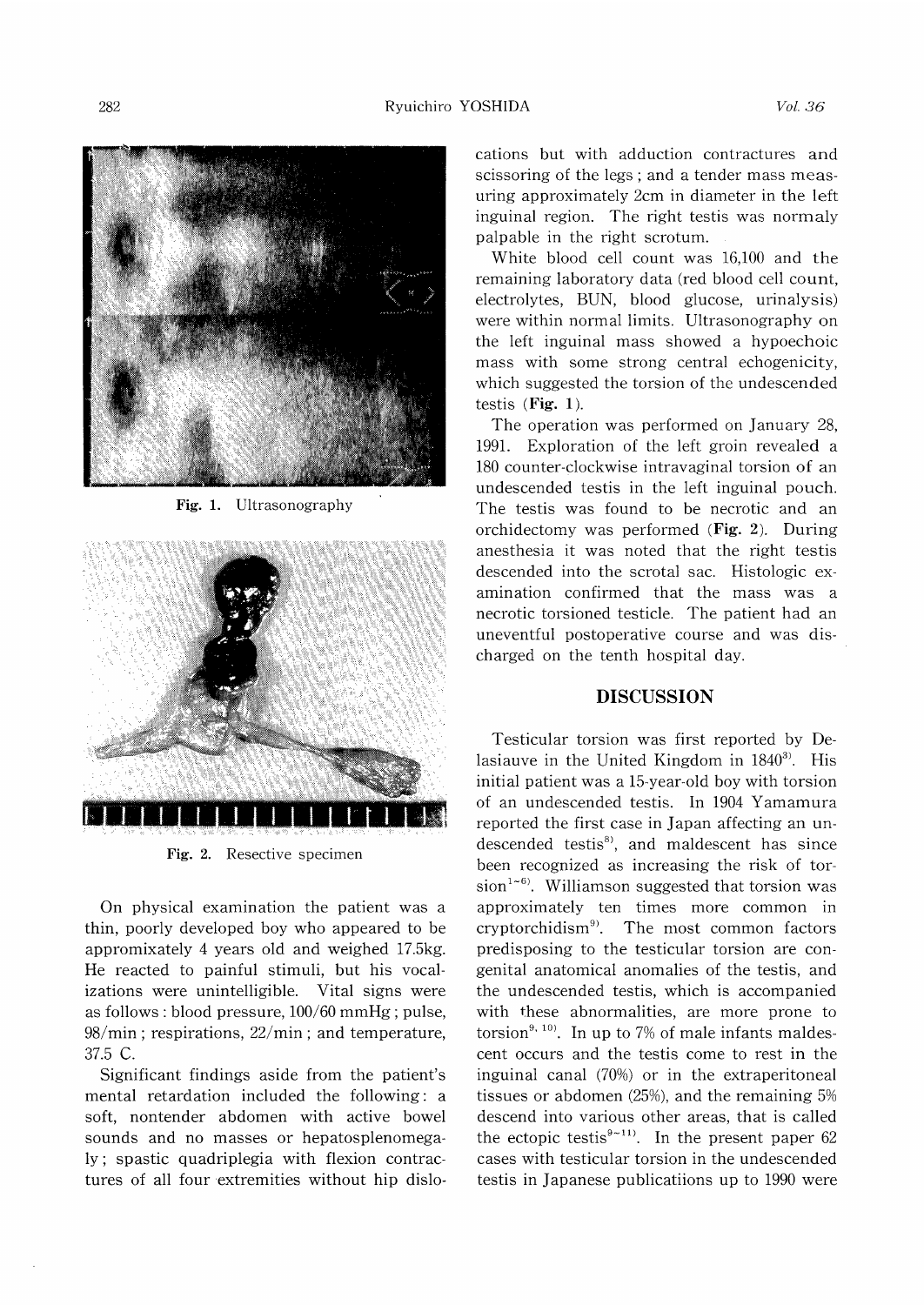accumulated with sequal to the previous series reported from Watanabe et  $al.^{12-17}$ .

The frequency of testicular torsion was higher in the teen-age group than in infants below 10 years of age, whereas the torsion of the undescended testis showed a similar incidence in both age groups (Table 1). Delay of diagnosis is common, markedly reducing the salvage rate of the affected testis. Only 21 cases (33.9%) were diagnosed acculately on addmission, and the others were missed such as strangulated inguinal hernia, acute appendicitis, orchitis and so on (Table 2). Clinical symptoms contributing to testicular torsion of the undescended testis have been pointed out<sup>16</sup>): 1) sudden onset of lower quadrant pain, with poor spirit, anorexia and vomiting in some infants below 2 years of age, 2) presence of a hot, red, and progressively enlarging tender mass in the inguinal canal or at the external inguinal ring, 3) absence of intrascrotal testis, 4) localized pain at the mass without peritoneal irritation, 5) good condition with a low-grade or no fever. The differential diagnosis between torsion and other causes for the acute inguinal mass could be achieved by means of ultrasonography (US) or radionuclide  $\text{imaging}^{18, 19}$ . US could evaluate pathological features of the testis and its location. Testicular torsion of the undescended testis were hypoechoic with some strong central echogenecity, reflecting the pathological changes such as parenchymal bleeding or necrosis. The diagnosis of torsion of an undescended testis should be considered in any patient with above symptoms and signs, using the help of imaging modalities.

On the other hand, testicular maldescent may be associated with such entities as genetic syndromes, intersex, hormonal defects, renal anomalies, mechanical gubernacular defects, inguinal hernias, Wilms's tumor, torsion, and vasal and epididymal abnormalities<sup>11, 20)</sup>. Ankerhold  $et$ al noted a high incidence (43.7%) of cryptorchidism in 87 patients with cerebral palsy'). Cerebral palsy has been thought to occur as a result of birth trauma, neonatal asphyxia, or postnatal problems, and damage to the fetal hypothalamo-pituitary axis during complicated pregnancies may result in testicular maldescent<sup>3, 4, 9~11)</sup>. Our case had a perinatal history

| in Undescended Testis |                  |  |
|-----------------------|------------------|--|
| Age (years)           | No. of Cases     |  |
| $0 - 5$               | 10               |  |
| $6 - 10$              | 13               |  |
| $11 - 15$             | 9                |  |
| $16 - 20$             | 13               |  |
| $21 - 25$             | 5                |  |
| $26 - 30$             | $\boldsymbol{2}$ |  |
| $31 - 35$             | $\overline{c}$   |  |
| $36 - 40$             | $\overline{2}$   |  |
| $41 - 45$             | 4                |  |
| $46 - 50$             | $\overline{2}$   |  |
| Total                 | 62               |  |

Table 1. Age Distribution of Testicular Torsion in Undescended Testis

| <b>Table 2.</b> Preoperative Diagnosis of Testicular |  |  |
|------------------------------------------------------|--|--|
| Torsion in Undescended Testis                        |  |  |

| Preoperative Diagnosis       | No. of Cases (%) |
|------------------------------|------------------|
| Testicular torsion           | 21 (33.9)        |
| Strangulated inguinal hernia | 8 (12.9)         |
| Appendicitis                 | $2(-3.5)$        |
| Orchitis                     | $1(-1.7)$        |
| Undescended testis           | $1(-1.7)$        |
| Unknown                      | 29(46.7)         |
| Total                        | 62 (100%)        |

of twined umbilical cord around his neck at birth, but there does not seem to be not only a relationshpip between cremasteric muscle spasm and maldescent, but also a relationship of torsion infarction in undescended testis to spastic neuromuscular disease<sup>3)</sup>. Our case illustrates the need to include torsion of an undescended testis in the differential diagnosis of an inguinal mass, especially in those patients with cerebral palsy. Familiarity with this lesion will help to differentiate it from other causes of inguinal mass, which was suspected initially in our patient.

Damage to the gonad varies with the degree of torsion, its tightness, and its duration. It has been demonstrated experimentally in dogs that four complete twists (1440 degrees) of the spermatic cord produce irreversible changes within 2 hours, whereas one turn (360 degress) produces no changes up to  $12$  hours<sup>21)</sup>. In Japanese series, there were no significant differences among the direction of the testicular rotation, that was clockwise rotation in 21 and counterclockwise rotation in 19 cases. The degree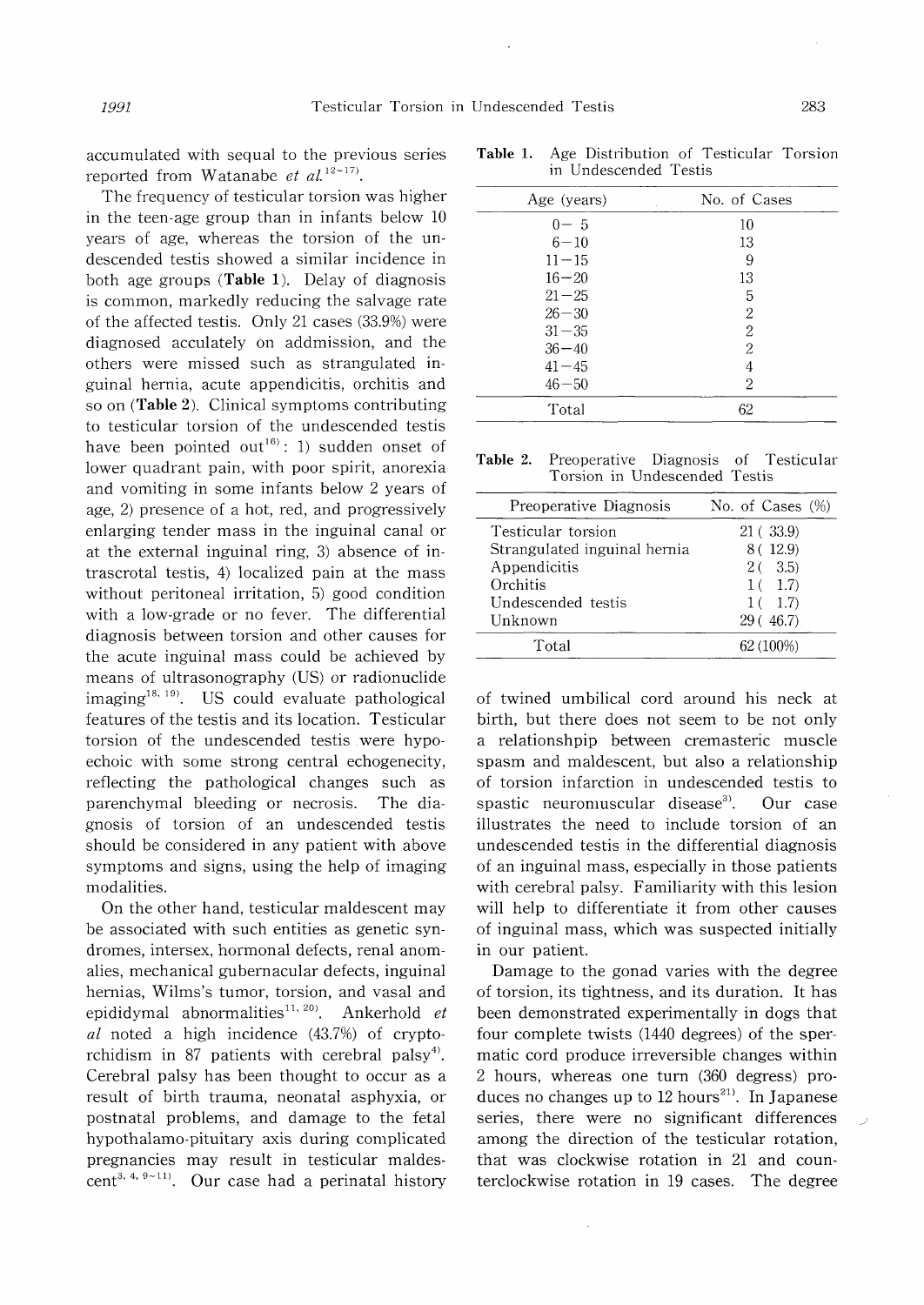| Degrees of Torsion | No. of Cases |
|--------------------|--------------|
| 180                | 15           |
| 200                |              |
| 270                | 3            |
| 310                |              |
| 360                | 20           |
| 540                | 2            |
| 720                | 5            |
| 900                | 3            |
| Total              | 50           |

Table 3. Degrees of Testicular Torsion in Undescended Testis

Table 4. Treatment of Testicular Torsion in Undescended Testis

| No. of Cases |
|--------------|
| 51.          |
|              |
|              |
|              |
|              |
|              |

Table 5. Relationship of Operative Procedure to Duration Times from Onset (No. of Cases)

| Duration Times | Operative Procedures   | Total |
|----------------|------------------------|-------|
| (days)         | Orchidectomy Detorsion |       |
| - 1            |                        |       |
| $1 - 2.$       | 10                     |       |
| $2 - 3$        |                        |       |
| $3 - 4$        |                        |       |
| $4 - 5$        | З                      |       |
| over 5 days    |                        |       |

of rotation ranged from 180 degree to 900 degree, with the high frequencies of 360 and 180 degree of rotation (Table 3).

Immediate surgical exploration is the treatment of choice to reduce torsion of an undescended testis. Fifty-one out of 62 cases (83.5%) in Japanese series underwent orchidectomy for necrotic testis with complete vascular occlusion (Table 4). However, there were a few variabilities with some patients having operative and spontaneous detorsion within 5 days (Table 5). Wiliamson's experience revealed that torsion of the undescended testis occurred most commonly in the superficial inguinal pouch, followed by incidences anatomically at the site of the external inguinal ring'). Orchiopexy should be

performed if the involved testis is viable, and prophylactic fixation to the scrotum of the contralateral testis is recommended.

#### REFERENCES

- 1) Baker K, Paper FP: Torsion of the testis. Br. J. Urol., 36; 35-41, 1964.
- 2) Macmoca MF: Torsion of the testis in childhood. Br. J. Surg.,  $62$ ;  $35-41$ ,  $1974$ .
- 3) Rundle JSH, Primrose DA, Carachi R: Cryptorchidism in cerebral palsy. Br. J. Urol., 54; 170- 171, 1982.
- 4) Ankerhold J, Gressmann C: Hoden-descensusstorugen beim fruhkindlichen Hirnschaden. Z Kinderheilk. 107; 15-25, 1969.
- 5) Umezu R. Yoshida M: Strangulation of the spermatic cord. A case report and review of the cases in Japan. The Journal of Tokyo Womens' Medical College, 34; 275-284, 1964.
- 6) Kakuda K: A case of testicular torsion. The Nishinihon Journal of Urologhy, 34; 55-58, 1972.
- 7) Maeda T, Ooyama T, Nishio S, et al: Two cases of testicular torsion in undescended testis. *Jap.* J. Urol., 66; 517, 1975.
- 8) Aoshima S: Torsion of the undescended testicle: A case report and review of thirty-five cases in Japan. *Jap. J. Clin. Urol.*, 30; 961 964, 1976.
- 9) Williamson RCN : Torsion of the testis and allied conditions. Br. J. Urol.,  $36: 35-41$ , 1976.
- 10) Harrison JH, Gittes RF, Perlmutter AD : Campbell's Urology, ed 4. Philadelphia, WB Saunders Co, p1552-1563, 1978.
- 11) Fonkalsrud E : Testicular undescent and torsion. Pediatric Clinics of North America, 34; 1305-1317, 1987.
- 12) Watanabe T, Minakata S, et al: Torsion of an undescended testis : A case report. The Nishinihon Journal of Urologhy, 51 ; 963-966, 1989.
- 13) Takaiwa M, Muraki 0, et al.: An infantile case with torsion of an undescended testis. Jounal of Yonezawa City Hospital, 88; 23-25, 1988.
- 14) Sasaki H, Ikeuchi T, et al.: A case of torsion of the undescended testicle. Jap. J. Clin. Urol., 42; 1109-1111, 1988.
- 15) Hayashi T, Nasu Y, et al.: Seminoma discovered by torsion of the undescended testis : a case report. Jap. J. Clin. Urol., 43; 435-437, 1989.
- 16) Ogata T, Nishida T, et al.: Torsion of an undescent testis : A case report. The Nishinihon Journal of Urology, 52; 71-73, 1989.
- 17) Ikeuchi T, Onodera Y, Kai Y: Torsion undescended testis : A case repport. Jap. J. Clin. Urol. 37; 843-846, 1983.